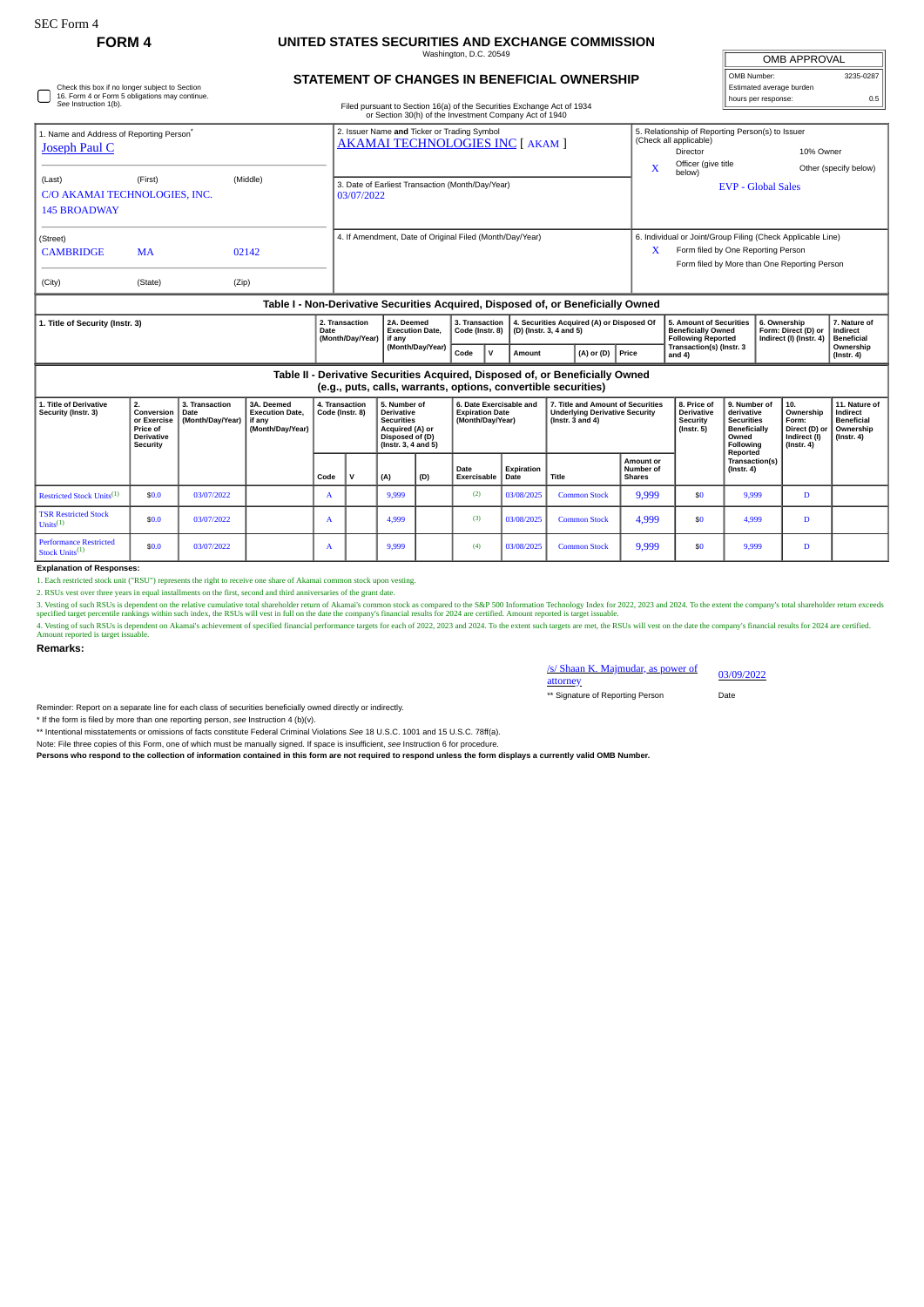## FOR SECTION 16 REPORTING OBLIGATIONS **TIMILED LOMEK OF VILIOKAEA**

the undersigned's true and lawful attorney-in-fact with full power and authority as hereinafter described  $:01$ James Hammons, Shaan Majmudar and Mary Buttarais, signing singly and each acting individually, as Know all by these presents, that the undersigned hereby makes, constitutes and appoints each of

unjes thereunder (the "Exchange Act"); amendments therefo) in accordance with Section 16(a) of the Securities Exchange Act of 1934 and the and/or director of Akamai Technologies, Inc. (the "Company"), Forms 3, 4, and 5 (including any execute for and on behalf of the undersigned, in the undersigneds capacity as an officer  $\rm (I)$ 

the SEC; undersigned to gain or maintain access to the Electronic Data Gathering, Analysis and Retrieval system of including without limitation the filing of a Form ID or any other application materials to enable the States Securities and Exchange Commission (the "SEC") and any stock exchange or similar authority, execute any amendment or amendments thereto, and timely deliver and file sluon doint with the United necessary or desirable to prepare, complete and execute any such Form 3, 4, or 5, prepare, complete and do and perform any and all acts for and on behalf of the undersigned which may be

information; and to release any such incurrent of anch attention of the space and approves and ratifies any such release of employee benefit plan administrators and the stees, and the undersigned hereby authorizes any such person includion regarding transactions in the Company's securities from any third party, including brokers, seek or obtain, as the undersigned's representative and on the undersigned's behalf,  $(\xi)$ 

conditions as such attorney-in-fact may approve in such attorney-in-fact's discretion. undersigned pursuant to this Power of Attorney shall be in such fons and shall contain such terms and undersigned, it being understood that the documents executed by such attornary-in-fact on behalf of the the opinion of such attorney-in-fact, may be of benefit to, in the best interest of, or legally required by, the take any other action of any type whatsoever in connection with the foregoing which, in  $(b)$ 

undersigned for profit disgorgement under Section 16(b) of the Exchange Act. undersigned for any failure to comply with such requirements, or (iii) any obligation or liability of the undersigned's responsibility to comply with the requirement of the Exchange Act, (ii) any liability of the acknowledges that neither the Company nor the foregoing attorneys-in-fact assume (i) any liability for the undersigned's responsibilities to comply with Section 16 of the Exchange Act. The undersigned of the undersigned, are not assuming nor relieving, nor is the Company assuming nor relieving, any of the undersigned acknowledges that the foregoing attorneys-in-fact, in serving in such capacity at the request do or cause to be done by virtue of this power of aromay and the rights and powers herein granted. The confirming all that such attorney-in-fact, or such attorney-in-fact's substitute or substitute, shall lawfully might or could do if personally present, with full power of substitution or revocation, hereby rativitying and of the shights and powers herein granted, as yilly to all intensional purposes as the undersigned perform any and every act and thing whatsoever requisite, necessary, or proper to be done in the exercise The undersigned bereby grants to each such attorney-in-fact full power and authority to do and

to the foregoing attorneys-in-fact. securities issued by the Company, unless earlier revoked by the undersigned in a signed writing delivered required to file Forms 3, 4, and c with respect to the undersigned s holdings of and transactions in This Power of Atomey shall remain in full force and effect until the undersigned is no longer

 $D_{c}$